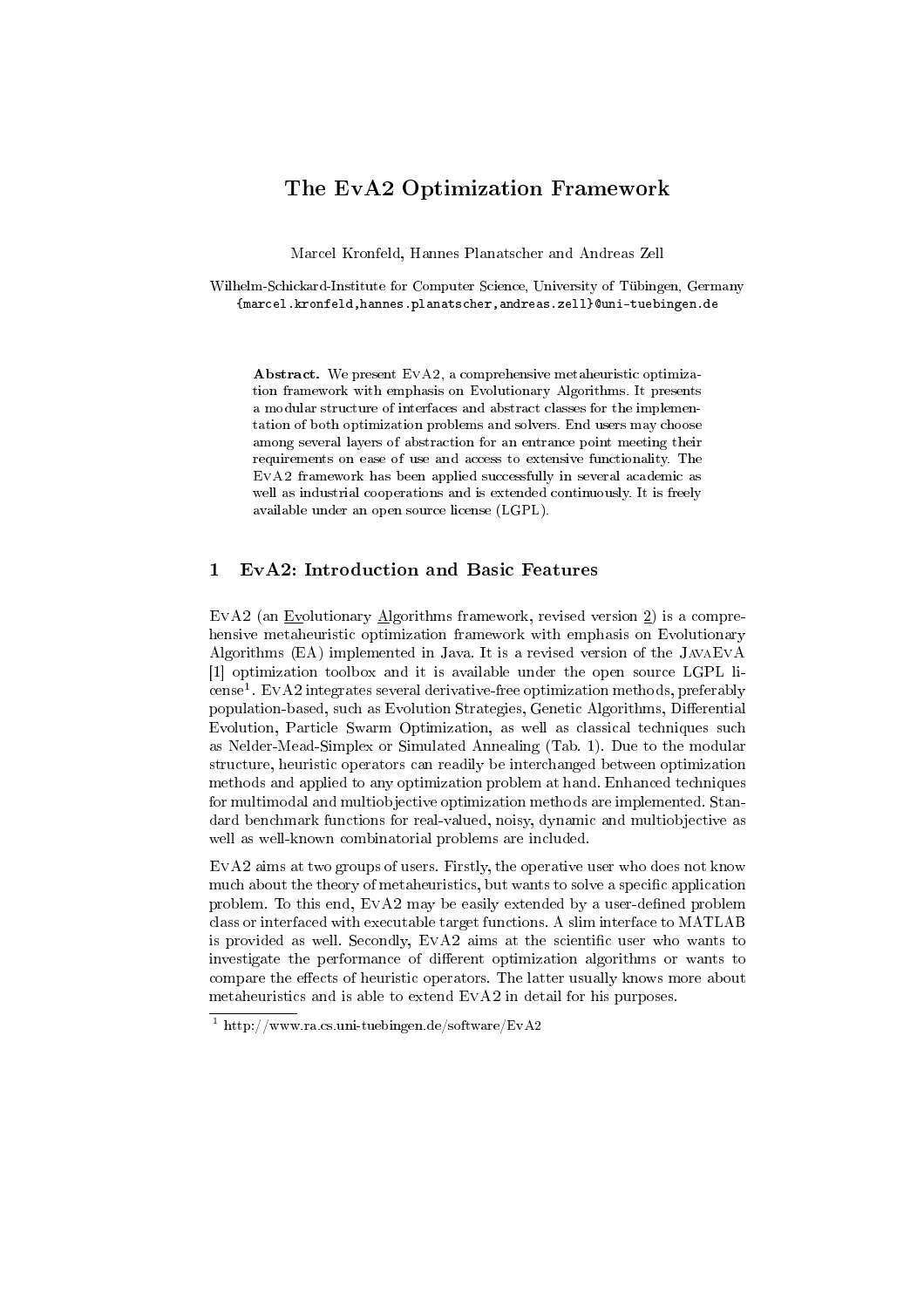The EvA2 framework provides an extensible, object-oriented Java architecture relying on a client-server structure (Fig. 1). By abstracting over components of a general optimization loop, new implementations can quickly be added using Java interfaces or inheritance. Fig. 1 (right) outlines the main processing loop and indicates the most important interface classes provided by EvA2.

Table 1. List of some popular optimization strategies implemented in EvA2.

| Evolution Strategies   | Order-based GA                           | Multiobjective EA                              | PBIL       |
|------------------------|------------------------------------------|------------------------------------------------|------------|
| Differential Evolution | $(IPP) CMA-ES$                           | $NSGA$ II, PESA II, SPEA II                    | <b>PSO</b> |
| Genetic Algorithms     |                                          | [CHC Adaptive Search] Cluster-based niching EA | Tribes     |
| Genetic Programming    | Scatter Search                           | Island-model EA                                | Niche PSO  |
|                        | Memetic Algorithms   Nelder-Mead-Simplex | Simulated Annealing                            | $\cdots$   |



Fig. 1. Sketch of the EvA2 architecture (left) and a dynamic process diagram (right).

The Java GUI provides access to all main components, which can be easily con figured (Fig. 2). Employing the Java Reflection API, instance fields are displayed in the GUI directly from the class definition. The generic viewer displays even compound class objects in an integrated manner. The accessibility and direct coupling of Java instances and GUI elements make the handling intuitive and allow for short development cycles, as shown exemplary in specific use cases.

#### 2 Use Cases

GUI usage with simple self-defined target function: Peter is faced with a minimization problem  $f : \mathbb{R}^n \to \mathbb{R}$  that can feasibly be implemented in Java. To tackle it with EvA2, he implements PetersProblem inheriting from SimpleProblemDouble. Its method double eval(double[] x) realizes  $f$ . From the EvA2 GUI, his new class can be directly selected as the target problem and optimized with an arbitrary built-in optimization strategy. He selects the Evolution Strategy (ES) with self-adaptive mutation and performs 30, 000 evaluations. As he assumes that his problem has multiple local optima, the cluster-based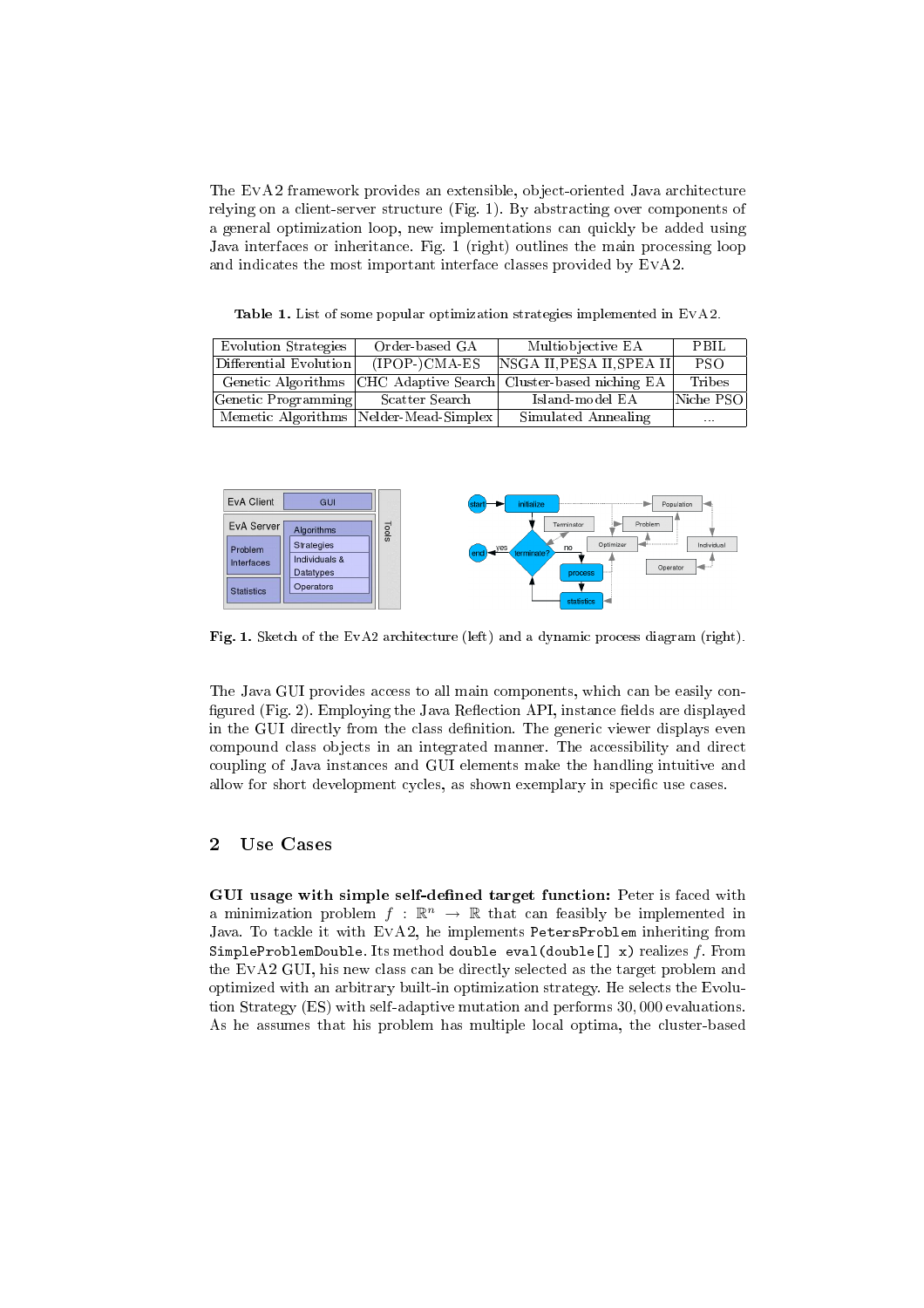

```
1 GOParammeters esParams = OptimizerFactory .standardES(new F6Problem (20));<br>
2 esParams .setTerminator (new Evaluation Terminator (50000)); // stopping criterion<br>
3 // set evolutionary operators and probabilities to the t
```
niching ES is another interesting approach  $[2]$ . Checking off the *post-processing* option, the niching ES run delivers two dozen optima refined by local search.



Fig. 2. Screenshot with plot and some parameter settings.

API usage and constrained optimization: Egon is keen on developing his own evolutionary optimization variant by implementing a sophisticated crossover operator and creates the SpenglerCrossover class implementing the prede fined InterfaceCrossover. Within a simple method, he tests the new operator  $(Alg. 1)$ . Egon is very content when he finds out that his operator works well on Rastrigin's function. For further tests, he starts the GUI and switches the ES default crossover operator with his own implementation to run tests on numerous benchmarks. For a real challenge, he adds a generic constraint to Rastrigin's, typing  $+(- (5, sum(X)), sin(x0))$  into the constraint string field, requiring that typing  $+(-\infty, \text{sum}(\lambda))$ ,  $\text{sin}(\lambda \nu)$  into the constraint string head, requiring that  $5 - \sum_{i=1}^{n} x_i + \text{sin} x_0 < 0$  for solutions  $x$  to be feasible. After a few tests he is astonished to find that his new operator has more problems on the constrained problem than an out-of-the-box DE method.

Optimization from MATLAB: Ray has implemented a sophisticated problem in MATLAB as rays.m. He adds  $EvA2Base$ , jar to the classpath and extracts